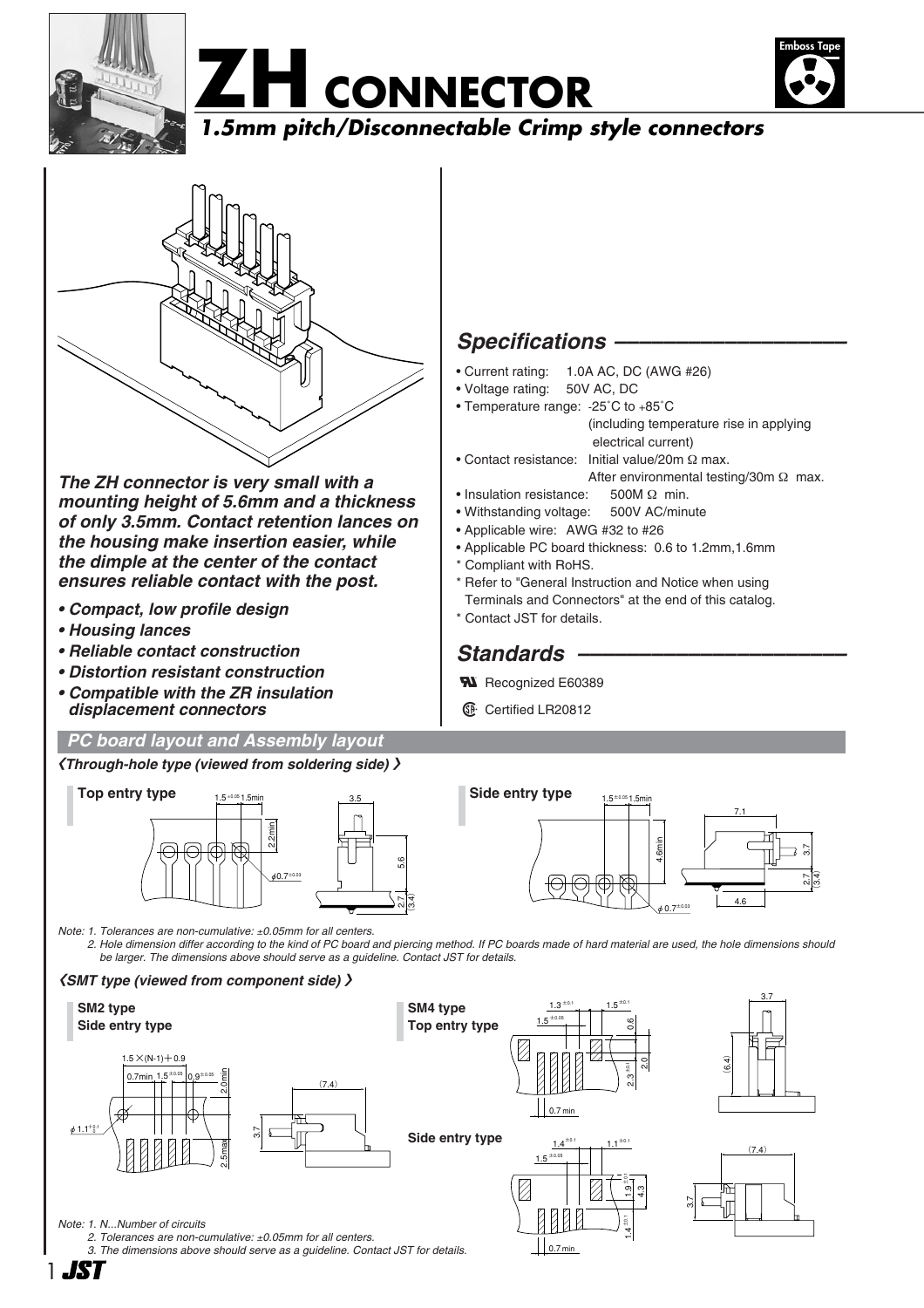## **ZH CONNECTOR**

#### *Contact*



|               | Crimping | Applicator               |               |                            |  |
|---------------|----------|--------------------------|---------------|----------------------------|--|
| Contact       |          | machine Crimp applicator | Dies          | Crimp applicator with dies |  |
|               |          | MKS-L                    | MK/SZH-002-05 | APLMK SZH002-05            |  |
| SZH-002T-P0.5 | $AP-K2N$ |                          |               |                            |  |

| Model No.                  |                  | $Q'$ ty / |                      |        |  |  |  |  |
|----------------------------|------------------|-----------|----------------------|--------|--|--|--|--|
|                            | mm <sup>2</sup>  | AWG#      | Insulation O.D. (mm) | reel   |  |  |  |  |
| <b>SZH-002T-P0.5</b>       | $0.08 \sim 0.13$ | $28 - 26$ | $0.8 - 1.1$          | 13.000 |  |  |  |  |
| <b>SZH-003T-P0.5</b>       | $0.032 - 0.08$   | $32 - 28$ | $0.5 - 0.9$          | 16,000 |  |  |  |  |
|                            |                  |           |                      |        |  |  |  |  |
| <b>Material and Finish</b> |                  |           |                      |        |  |  |  |  |

Phosphor bronze, tin-plated (reflow treatment)

*RoHS compliance*

|                        | Crimping | Applicator               |               |                            |  |  |
|------------------------|----------|--------------------------|---------------|----------------------------|--|--|
| Contact                |          | machine Crimp applicator | <b>Dies</b>   | Crimp applicator with dies |  |  |
| SZH-003T-P0.5   AP-K2N |          | MKS-L                    | MK/SZH-003-05 | APLMK SZH003-05            |  |  |
|                        |          | *MKS-SC                  | SC/SZH-003-05 | APLSC SZH003-05            |  |  |

*Note: \*Strip-crimp applicator.*

#### *Housing*



*<For reference> As the color identification, the following alphabet shall be put in the underlined part. For availability, delivery and minimum order quantity, contact JST.*

*ex.* **ZHR-2-oo-**

*(blank)…natural (white)*

*K…black R…red E…blue M…green L…lemon yellow LE…light blue DO…dark orange H…gray*





|                 | Model No.     | Dimensions (mm) | $Q'$ ty / |       |
|-----------------|---------------|-----------------|-----------|-------|
| <b>Circuits</b> |               | A               | B         | bag   |
| 2               | ZHR-2         | 1.5             | 4.5       | 1.000 |
| 3               | ZHR-3         | 3.0             | 6.0       | 1,000 |
| 4               | ZHR-4         | 4.5             | 7.5       | 1,000 |
| 5               | ZHR-5         | 6.0             | 9.0       | 1,000 |
| 6               | ZHR-6         | 7.5             | 10.5      | 1,000 |
| 6               | ZHR-6(3.0)    | 15.0            | 18.0      | 1,000 |
| 7               | ZHR-7         | 9.0             | 12.0      | 1,000 |
| 8               | ZHR-8         | 10.5            | 13.5      | 1,000 |
| 9               | ZHR-9         | 12.0            | 15.0      | 1,000 |
| 10              | <b>ZHR-10</b> | 13.5            | 16.5      | 1,000 |
| 11              | <b>ZHR-11</b> | 15.0            | 18.0      | 1,000 |
| 12 <sup>2</sup> | <b>ZHR-12</b> | 16.5            | 19.5      | 1,000 |
| 13              | <b>ZHR-13</b> | 18.0            | 21.0      | 1,000 |
|                 |               | <b>Material</b> |           |       |

PA 66, UL94V-0, natural (white)

*RoHS compliance*

*Note: 1. ZHR-6(3.0) is 6 circuits 3.0mm pitch plugged up.*

*As for this housing, only circuit No.1 is marked.*

*2. ZHR-6(3.0) is not UL/CSA approved.*

|                 | Model No.         |                     |                         | Dimensions (mm)          |      | $Q'$ ty / box |       |       |                                             |
|-----------------|-------------------|---------------------|-------------------------|--------------------------|------|---------------|-------|-------|---------------------------------------------|
| <b>Circuits</b> | Top entry<br>type | Side entry<br>type  | Note)<br>Top entry type | Note)<br>Side entry type | A    | B             | type  | type  | Top entry Side entry Side entry<br>type-3.4 |
| $\overline{2}$  | B2B-ZR            | S <sub>2</sub> B-ZR | B2B-ZR-3.4              | S2B-ZR-3.4               | 1.5  | 4.5           | 2,000 | 2.000 | 2,000                                       |
| 3               | B3B-ZR            | S3B-ZR              | B3B-ZR-3.4              | S3B-ZR-3.4               | 3.0  | 6.0           | 2.000 | 2.000 | 1.000                                       |
| 4               | B4B-ZR            | S4B-ZR              | B4B-ZR-3.4              | S4B-ZR-3.4               | 4.5  | 7.5           | 2,000 | 2.000 | 2,000                                       |
| 5               | B5B-ZR            | S5B-ZR              | B5B-ZR-3.4              | S5B-ZR-3.4               | 6.0  | 9.0           | 2.000 | 1.000 | 1.000                                       |
| 6               | B6B-ZR            | S6B-ZR              | B6B-ZR-3.4              | S6B-ZR-3.4               | 7.5  | 10.5          | 2.000 | 1.000 | 1,000                                       |
| $\overline{7}$  | B7B-ZR            | S7B-ZR              | <b>B7B-ZR-3.4</b>       | S7B-ZR-3.4               | 9.0  | 12.0          | 1.000 | 1.000 | 1.000                                       |
| R               | B8B-ZR            | S8B-ZR              | B8B-ZR-3.4              | S8B-ZR-3.4               | 10.5 | 13.5          | 1.000 | 1.000 | 1,000                                       |
| 9               | B9B-ZR            | S9B-ZR              | B9B-ZR-3.4              | S9B-ZR-3.4               | 12.0 | 15.0          | 1.000 | 1.000 | 1,000                                       |
| 10              | B10B-ZR           | S10B-ZR             | B10B-ZR-3.4             | S10B-ZR-3.4              | 13.5 | 16.5          | 1.000 | 1.000 | 1.000                                       |
| 11              | B11B-ZR           | S11B-ZR             | B11B-ZR-3.4             | S11B-ZR-3.4              | 15.0 | 18.0          | 1.000 | 500   | 500                                         |
| 12              | <b>B12B-ZR</b>    | <b>S12B-ZR</b>      | B12B-ZR-3.4             | S12B-ZR-3.4              | 16.5 | 19.5          | 1.000 | 500   | 500                                         |
| 13              | B13B-ZR           | S13B-ZR             | B13B-ZR-3.4             | S13B-ZR-3.4              | 18.0 | 21.0          | 500   | 500   | 500                                         |

#### Material and Finish

Pin: Brass, copper-undercoated, tin-plated (reflow treatment) Wafer: Glass-filled PA 66, UL94V-0, natural (ivory)

*RoHS compliance This product displays (LF)(SN) on a label.*

*Note: Headers with 3.4mm long solder tails, suited for the 1.6mm thick PC board.*

*<For reference> As the color identification,* 

*the following alphabet shall be put in the underlined part.*

*For availability, delivery and minimum order quantity, contact JST.*

*ex.* **B2B-ZR-3.4-oo-** *(blank)…natural (ivory)*

*K…black R…red E…blue M…green*